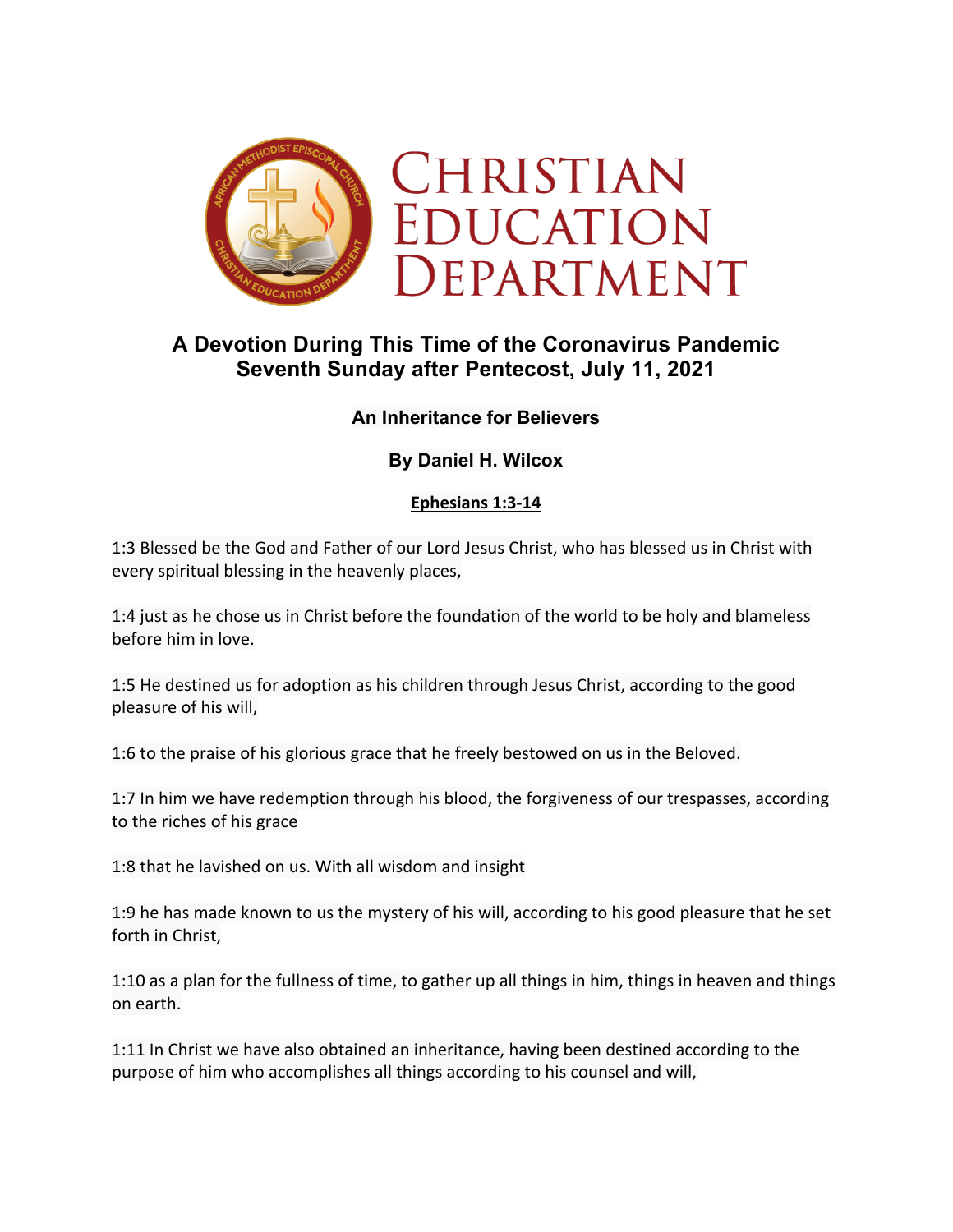1:12 so that we, who were the first to set our hope on Christ, might live for the praise of his glory.

1:13 In him you also, when you had heard the word of truth, the gospel of your salvation, and had believed in him, were marked with the seal of the promised Holy Spirit;

1:14 this is the pledge of our inheritance toward redemption as God's own people, to the praise of his glory.

In Portugal, Luis Carlos de Nuranha Cabral da Camara left an unusual inheritance, a will that bequeathed to seventy randomly chosen names from the telephone directory. Thirteen years later, these seventy persons equally shared the Camara's estate proceeds. However, the inheritance of Christ comes to believers by faith in Christ and a relationship with God.

Apostle Paul in Ephesians foresees the ultimate unity of humanity in which believers in Christ receive an incredible inheritance from God, resulting in permanent residence in paradise. Through the blood of Christ at Calvary, all humanity gains access to the title of this inheritance, justifying the entire created order from destruction. With faith in Christ, professing believers gain acquisition to the title through confessing repentance and hope of salvation by hearing and heeding the Word of Truth. The benefits of this spiritual inheritance, redemption and salvation, are guaranteed by the presence of Holy Ghost. This abiding anointing symbolizes divine providence through genuine expression of love for God and neighbors, signifying the communal unity of the Kingdom. This unity fulfills the will of God to reconcile all and confirms willing believers in authentic community actualizing title of inheritance through possession in the Kingdom. Therefore, the hope in Christ is realized in residence of God's Eternal Glory.

Let us now live worthy of a spiritual inheritance that intentionally redeems, saves, and perfects us for the glory of God and the Kingdom.

**TALK:** Take a moment to be silent, reflect, and share (write down)— Reflecting on the scripture, share a time/instance when you have trusted the inheritance in Christ as a guiding principle? How did this experience make you feel or direct you?

**PRAY:** O God, whom all good proceeds, grant that by your inspiration, we may think those things that are right, and by your merciful guiding may do them, through Jesus Christ our Lord, who lives and reigns with you and the Holy Ghost, one God, forever and ever. Amen.

*Adaption from The Book of Common Prayer*

*Pray for the Connectional Lay Organization Biennial, July 11-12, 2021.*

## **ACT:**

1. During the Kingdomtide season, host a group discussion about the benefits of spiritual inheritance. Journal your experience and reflect on your spiritual journey. Do what you can to protect the health of others and yourself by practicing social distancing as much as possible, washing your hands often, wearing face covering to help prevent the spread of COVID-19, and prayerfully considering getting the vaccine when it is available—See: http://www.amechealth.org.